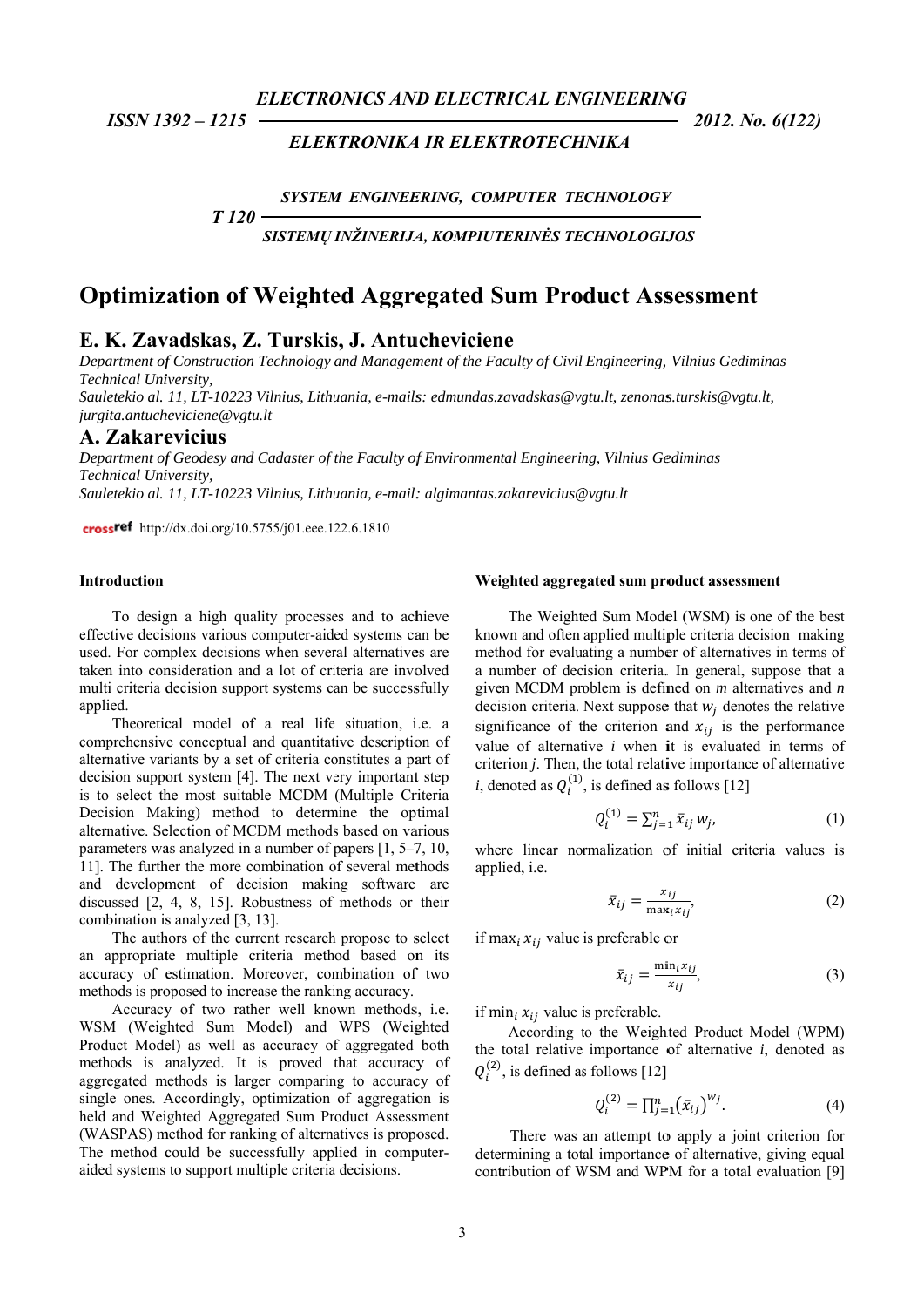$$
Q_i = 0.5Q_i^{(1)} + 0.5Q_i^{(2)}.
$$
 (5)

Based on previous research [9] and supposing the increase of ranking accuracy and, respectively, the effectiveness of decision making, the Weighted Aggregated Sum Product Assessment (WASPAS) method for ranking of alternatives is proposed in the current research

$$
Q_i = \lambda \sum_{j=1}^n \bar{x}_{ij} w_j + (1 - \lambda) \prod_{j=1}^n (\bar{x}_{ij})^{w_j}, \lambda = 0, ..., 1. (6)
$$

#### **Accuracy of estimation based on initial criteria values**

It is proposed to measure the accuracy of WASPAS based on initial criteria accuracy and when  $\lambda = 0, \dots, 1$ . When  $\lambda = 0$ , WASPAS is transformed to WPM; and when  $\lambda = 1$ , WASPAS is transformed to WSM.

Assuming that errors of determining the initial criteria values are stochastic, the variance  $\sigma^2$  or standard deviation  $\sigma$  is a measure of dispersion in the distribution [14].

Suppose, there is the function

$$
y = \varphi(x_1, x_2, \dots, x_n). \tag{7}
$$

The standard deviations of the function's arguments (Eq. 7) are  $\sigma(x_1)$ ,  $\sigma(x_2)$ , ...,  $\sigma(x_i)$ , ...,  $\sigma(x_n)$ . The variance of function *y* is determined as follows

$$
\sigma^2(y) = \sum_{i=1}^n \left(\frac{\partial \varphi}{\partial x_i}\right)^2 \sigma^2(x_i),\tag{8}
$$

where  $\frac{\partial \varphi}{\partial x_i}$  is a partial derivative of a function in respect of every argument.

Following the Eq.  $(1)$ ,  $(4)$  and  $(6)$ , the expression can be written

$$
Q_i = \lambda Q_i^{(1)} + (1 - \lambda)Q_i^{(2)}, \lambda = 0, ..., 1.
$$
 (9)

Accordingly, based on Eq. (8) and (9), estimate of variance of relative importance of alternative  $Q_i$  is determined as follows

$$
\sigma^2(Q_i) = \left(\frac{\partial Q_i^{(1)}}{\partial \lambda}\right)^2 \sigma^2(Q_i^{(1)}) + \left(\frac{\partial Q_i^{(2)}}{\partial \lambda}\right)^2 \sigma^2(Q_i^{(2)}).
$$
 (10)

The following equation is obtained after calculating respective derivatives

$$
\sigma^2(Q_i) = \lambda^2 \sigma^2(Q_i^{(1)}) + (1 - \lambda)^2 \sigma^2(Q_i^{(2)}).
$$
 (11)

The variances  $\sigma^2(Q_i^{(1)})$  and  $\sigma^2(Q_i^{(2)})$  should be calculated. It can be written from Eq. (1) and Eq. (4):

$$
\sigma^2(Q_i^{(1)}) = \sum_{j=1}^n \left(\frac{\partial Q_i^{(1)}}{\partial \bar{x}_{ij}}\right)^2 \sigma^2(\bar{x}_{ij}),\tag{12}
$$

$$
\sigma^2(Q_i^{(2)}) = \sum_{j=1}^n \left(\frac{\partial Q_i^{(2)}}{\partial \bar{x}_{ij}}\right)^2 \sigma^2(\bar{x}_{ij}).\tag{13}
$$

Partial derivatives are calculated from Eq. (1) and Eq.  $(4)$  and inserted in Eq.  $(12)$  and Eq.  $(13)$ :

$$
\sigma^2(Q_i^{(1)}) = \sum_{j=1}^n w_j^2 \sigma^2(\bar{x}_{ij}), \qquad (14)
$$

$$
\sigma^{2}(Q_{i}^{(2)}) = \sum_{j=1}^{n} \left( \frac{\prod_{j=1}^{n} (\bar{x}_{ij})^{w_{j}} w_{j}}{(\bar{x}_{ij})^{w_{j}} (\bar{x}_{ij})^{(1-w_{j})}} \right)^{2} \sigma^{2}(\bar{x}_{ij}). \quad (15)
$$

Estimates of variances of normalized initial criteria values are calculated as follows

$$
\sigma^2(\bar{x}_{ij}) = \left(\frac{\bar{x}_{ij}k}{t}\right)^2, \tag{16}
$$

where  $k -$  coefficient that summarizes uncertainty of measured criterion, *t* is a multiplier depending on the distribution law of errors and on the credibility level *q*.  $k=0.10$  when the uncertainty of estimation of the initial data to be approximately equal to 10 present of an average criteria value. *t=*2.0 in the case of normal distribution with the credibility  $q=0.05$ . Accordingly

$$
\sigma^2(\bar{x}_{ij}) = (0.05\bar{x}_{ij})^2. \tag{17}
$$

#### **Optimization of weighted aggregated assessment**

Variances of estimates of alternatives (Eq. 11) in WASPAS depend on variances of WSM and WPA (Eq. 12 and Eq. 13) as well as coefficient  $\lambda$ . Accordingly, the aim of the current part of the research is to calculate optimal values of  $\lambda$ , i.e. to find minimum dispersion  $\sigma^2(Q_i)$  and to assure maximal accuracy of estimation. Optimal values of  $\lambda$  can be find when searching extreme of function. Extreme of function can be found when derivative of Eq. (9) in regard to  $\lambda$  is equated to zero:

$$
2\lambda \sigma^{2}(Q_{i}^{(1)}) - 2\sigma^{2}(Q_{i}^{(2)}) + 2\lambda \sigma^{2}(Q_{i}^{(2)}) = 0, \quad (18)
$$

$$
\lambda = \frac{\sigma^2(Q_i^{(2)})}{\sigma^2(Q_i^{(1)}) + \sigma^2(Q_i^{(2)})}.
$$
\n(19)

Optimal  $\lambda$  (Eq. 19) should be calculated for every alternative before applying WASPAS (Eq. 6). Optimal  $\lambda$ may vary depending on ratio of  $\sigma^2(Q_i^{(1)})/\sigma^2(Q_i^{(2)})$  in every particular case.

#### **Ranking of alternatives**

A multiple criteria decision making problem aimed at determining the most accurate relative importance of alternatives as well as ranking alternative decisions is analyzed in the chapter. The given MCDM problem is defined on 4 alternatives and 12 decision criteria. Relative significances of criteria were determined by means of entropy [9].

Initial normalized decision making matrix as well as relative significances of criteria (criteria weights) [9] are presented in Table 1.

Calculation results applying WASPAS (Eq. 6) when  $\lambda = 0, 0.1, 0.2, \dots, 1$  are presented in Table 2.

Ranking order of alternatives as well as their relative importance is shown in Fig. 1. As can be observed from the graph, even ranking order of alternatives can vary depending on  $\lambda$  values.

Accuracy of calculations is measured according to proposed algorithm when  $\lambda = 0$ , 0.1, 0.2, ..., 1 (Eq. 10– 17). For the results see Table 3.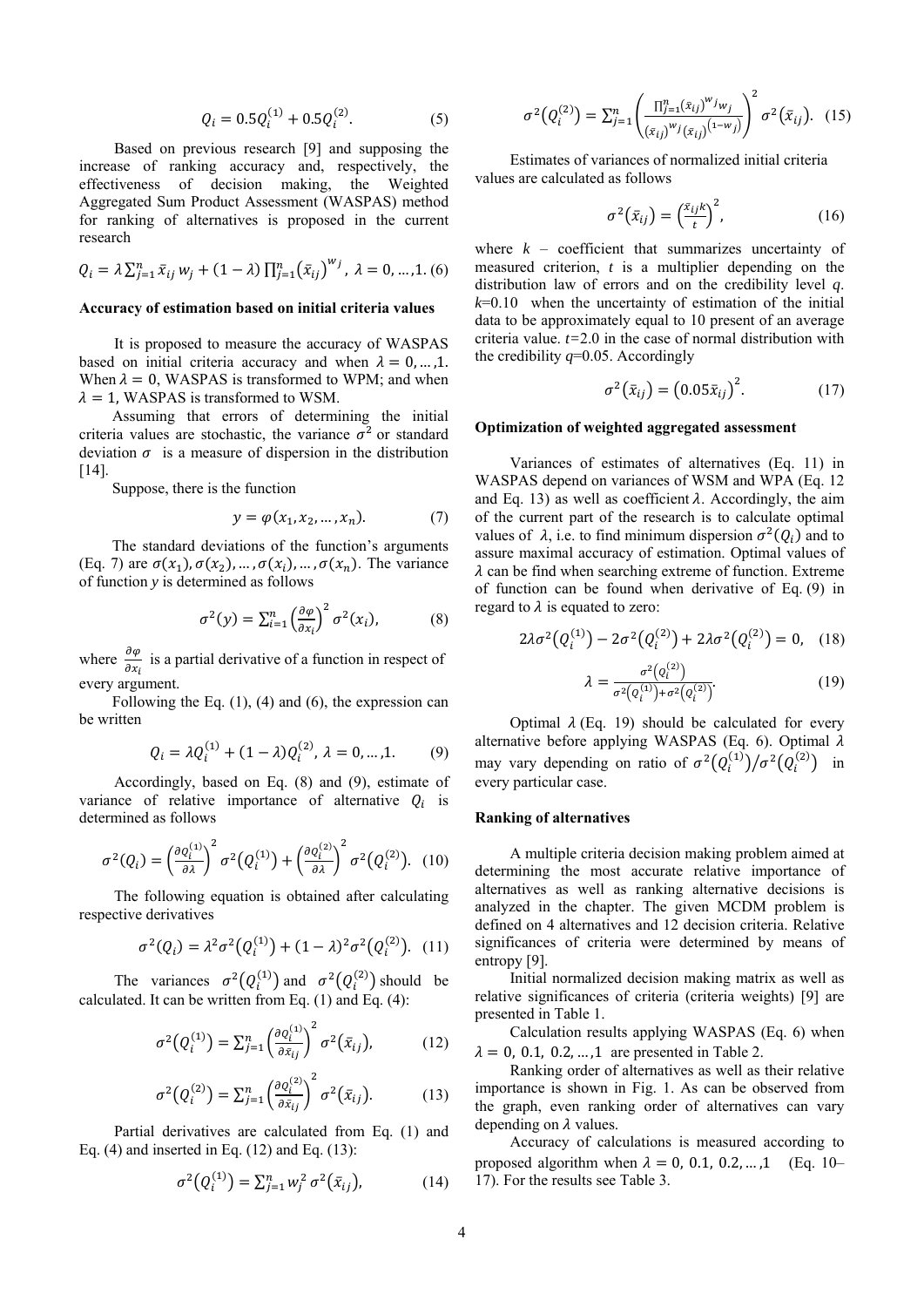**Table 1.** Initial normalized decision making matrix

|                    |                     | Normalized criteria values $\bar{x}_{ii}$ |                             |                |                    |                       |            |                                |                     |                |                        |                        |  |
|--------------------|---------------------|-------------------------------------------|-----------------------------|----------------|--------------------|-----------------------|------------|--------------------------------|---------------------|----------------|------------------------|------------------------|--|
| Alternatives $a_i$ | $\overline{ }$<br>∼ | $\overline{x}$                            | $\overline{v}$<br>$\lambda$ | $\bar{\chi}_4$ | $\overline{x}_{5}$ | $\overline{\chi}_{6}$ | $\chi_{7}$ | $\chi_{\scriptscriptstyle{R}}$ | $\overline{\chi}_0$ | $\bar{x}_{10}$ | $\overline{\chi}_{11}$ | $\overline{\chi}_{12}$ |  |
| a <sub>l</sub>     | 0.8486              | 0.6364                                    | 0.7982                      | 0.6707         | .0000              | 0.8534                | 0.6622     | 0.8618                         | 0.1432              | 0.1585         | .0000                  | 0.4531                 |  |
| $a_2$              | 0000                | -0000                                     | 0000                        | 0.7976         | 0.7000             | 0.9005                | 0.9324     | 0.6788                         | .0000               | 0.6500         | 0.7270                 | 0.7346                 |  |
| $a_3$              | 0.6542              | 0.7000                                    | 0.9169                      | 0.8951         | 0.6000             | 0.9791                | 0.6216     | 0.9479                         | 0.1340              | 0.1585         | 0.9795                 | 0.6728                 |  |
| $a_4$              | 0.3694              | 0.4375                                    | 0.9407                      | .0000          | .0000              | .0000                 | .0000      | .0000                          | 0.5478              | .0000          | 0 3 7 5 4              | .0000                  |  |
| Weights $w_i$      | 0.0627              | 0.0508                                    | 114<br>01                   | 0 0874         | 0.0625             | 0.1183                | 0.0784     | 0.0984                         | 0.0530              | 0.1417         | 0.0798                 | 0.0557                 |  |

**Table 2.** Ranking of alternatives applying WASPAS

|                    | Relative significances of alternatives $Q_i$ |        |        |        |        |                                                                                                                                                                |        |        |        |        |        |
|--------------------|----------------------------------------------|--------|--------|--------|--------|----------------------------------------------------------------------------------------------------------------------------------------------------------------|--------|--------|--------|--------|--------|
| Alternatives $a_i$ | $\lambda = 0$                                |        |        |        |        | $\lambda = 0.1$ $\lambda = 0.2$ $\lambda = 0.3$ $\lambda = 0.4$ $\lambda = 0.5$ $\lambda = 0.6$ $\lambda = 0.7$ $\lambda = 0.8$ $\lambda = 0.9$ $\lambda = 10$ |        |        |        |        |        |
| a <sub>I</sub>     | 0.4912                                       | 0.5033 | 0.5154 | 0.5274 | 0.5395 | 0.5516                                                                                                                                                         | 0.5637 | 0.5758 | 0.5878 | 0.5999 | 0.6120 |
| a <sub>2</sub>     | 0.8173                                       | 0.8185 | 0.8197 | 0.8209 | 0.8221 | 0.8233                                                                                                                                                         | 0.8244 | 0.8256 | 0.8268 | 0.8280 | 0.8292 |
| $a_3$              | 0.5873                                       | 0.5983 | 0.6093 | 0.6203 | 0.6313 | 0.6423                                                                                                                                                         | 0.6532 | 0.6642 | 0.6752 | 0.6862 | 0.6972 |
| $a_4$              | 0.8015                                       | 0.8066 | 0.8116 | 0.8167 | 0.8217 | 0.8268                                                                                                                                                         | 0.8318 | 0.8369 | 0.8419 | 0.8470 | 0.8520 |

#### **Table 3.** Accuracy of estimation

|                    |        | Standard deviations $\sigma(Q_i)$ |        |        |                                                                                                                                 |        |        |        |        |        |                |
|--------------------|--------|-----------------------------------|--------|--------|---------------------------------------------------------------------------------------------------------------------------------|--------|--------|--------|--------|--------|----------------|
| Alternatives $a_i$ |        | $\lambda = 0.1$                   |        |        | $\lambda = 0.2$ $\lambda = 0.3$ $\lambda = 0.4$ $\lambda = 0.5$ $\lambda = 0.6$ $\lambda = 0.7$ $\lambda = 0.8$ $\lambda = 0.9$ |        |        |        |        |        | $\lambda = 10$ |
| a <sub>1</sub>     | 0.0075 | 0.0068                            | 0.0064 | 0.0062 | 0.0062                                                                                                                          | 0.0066 | 0.0071 | 0.0079 | 0.0088 | 0.0098 | 0.0108         |
| a <sub>2</sub>     | 0.0124 | 0.0113                            | 0.0103 | 0.0095 | 0.0090                                                                                                                          | 0.0088 | 0.0090 | 0.0096 | 0.0104 | 0.0114 | 0.0126         |
| $a_3$              | 0.0089 | 0.0081                            | 0.0075 | 0.0072 | 0.0071                                                                                                                          | 0.0073 | 0.0078 | 0.0085 | 0.0094 | 0.0104 | 0.0116         |
| $a_4$              | 0.0122 | 0 0 1 1 1                         | 0.0102 | 0.0095 | 0.0092                                                                                                                          | 0.0093 | 0.0097 | 0.0105 | 0.0115 | 0.0127 | 0.0140         |



**Fig. 1.** Ranking order of alternatives when  $\lambda = 0$ , 0.1, 0.2, ..., 1

Dependence of errors on values of  $\lambda$  is shown in Fig. 2. As on can see from a graph, the higher ranking accuracy can be reached when aggregating the both particular methods in comparison with accuracy of WSM or WPM separately.

The optimal  $\lambda$  are calculated (Eq. 19) and ranking of alternatives is performed applying the estimated optimal values (Table 4).

Confidence intervals are calculated with the credibility *q*=0.05. Relative importance of alternatives and their confidence intervals are shown (Fig. 3).

**Table 4.** Ranking of alternatives applying optimal  $\lambda$ 

| Alternatives $a_i$ | Optimal $\lambda$               | Relative significances of |  |  |  |  |
|--------------------|---------------------------------|---------------------------|--|--|--|--|
|                    |                                 | alternatives $Q_i$        |  |  |  |  |
| a <sub>1</sub>     | 0.32                            | 0.5303                    |  |  |  |  |
| a <sub>2</sub>     | 0.49                            | 0.8232                    |  |  |  |  |
| $a_3$              | 0.37                            | 0.6284                    |  |  |  |  |
| $a_4$              | 0.43                            | 0.8233                    |  |  |  |  |
| Ranking order      | $a_4 = a_2 \succ a_3 \succ a_1$ |                           |  |  |  |  |
| of alternatives    |                                 |                           |  |  |  |  |



**Fig. 2.** Ranking accuracy



**Fig. 3.** Relative importance of alternatives and their confidence intervals with the credibility *q*=0.05

Alternatives  $a_2$  and  $a_4$  are of equal preference in the analyzed case when the optimal  $\lambda$  values are applied within the particular probability. One can state that optimized Weighted Aggregates Sum Product Assessment enables to reach the highest accuracy of estimation.